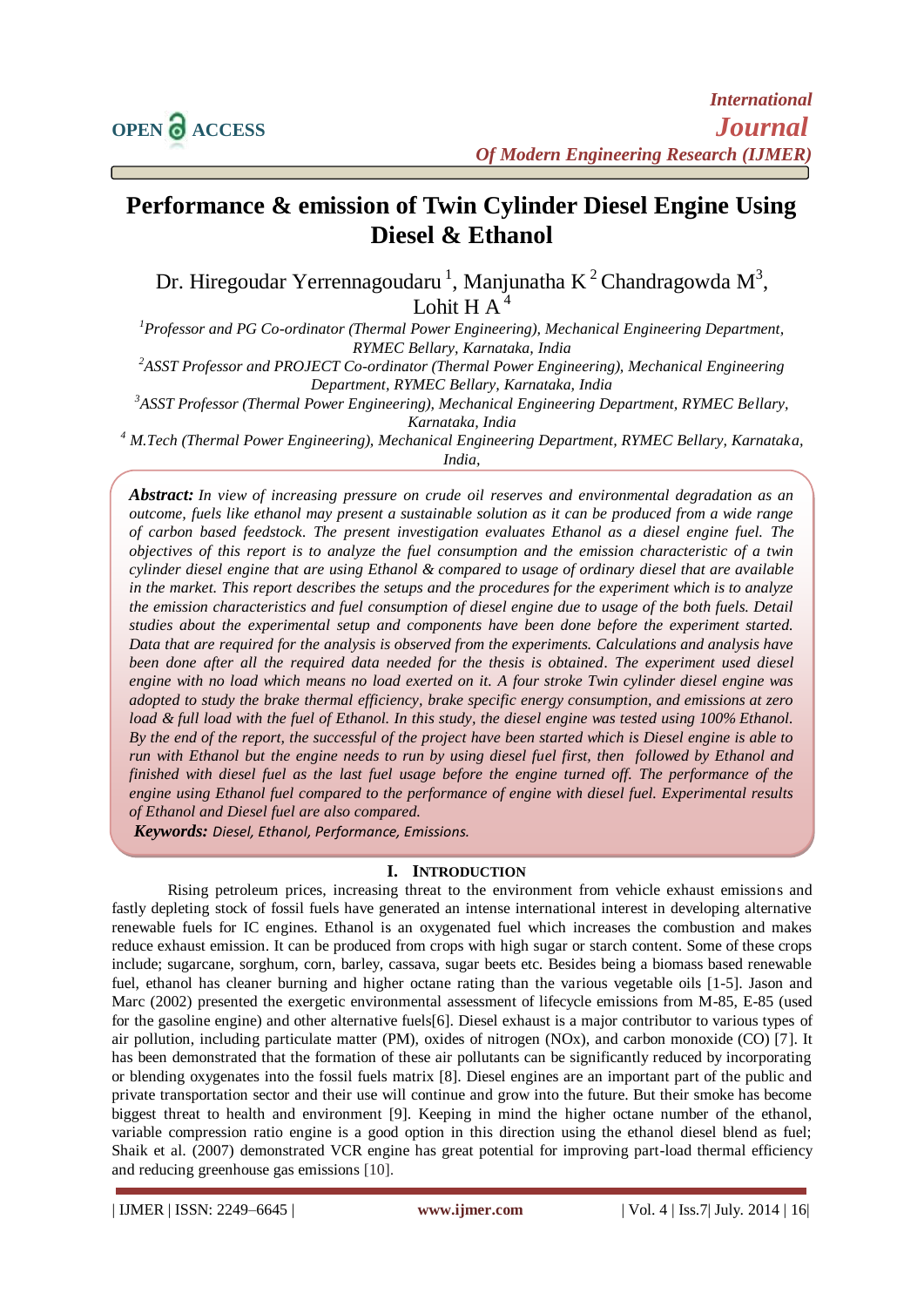There were many attempts made to use ethanol in compression ignition (CI) engine. Huang et al. (2008) carried out tests to study the performance and emissions of the engine fuelled with the ethanol diesel blends [11]. They found it feasible and applicable for the blends with n-butanol to replace pure diesel as the fuel for diesel engine. Bhattacharya and Mishra (2002) evaluated the feasibility of preparing diesel-ethanol blends using 200° (anhydrous ethanol) and ethanol lower proof [12]. They found that ethanol blends indicated power producing capability of the engine similar to that of diesel. Hansen et al. (2001) found that the properties of ethanol-diesel blends have a significant effect on safety, engine performance, durability and emissions [13]. Wang et al. (2003) analysed that the most noteworthy benefits of E-diesel use lie with petroleum fuel reductions and reductions in urban PM10 and CO emissions by heavy vehicle operations [11]. Ajav and Akingbehin (2002) experimentally determined some fuel properties of local ethanol blended with diesel to establish their suitability for use in compression ignition engines [14]. Eckland et al. (1984) presented, State-of-the-Art Report on the Use of Alcohols in Diesel Engines [15].

 Techniques that have been evaluated for concurrent use of diesel and alcohols in a compressionignition engine include (1) alcohol fumigation, (2) dual injection (3) alcohol/diesel fuel emulsions, and (4) alcohol/diesel fuel solutions. Heisey and Lestz (1981) reported significant reductions in particulate generation; however, NO<sub>x</sub> generation increases [16]. Likos et al. (1982) reported increased NO<sub>x</sub> and hydrocarbon emissions for diesel-ethanol emulsions [17]. Khan and Gollahalli (1981) reported decreased NOx and hydrocarbon emissions with increased particulate emissions for diesel-ethanol emulsions [18]. Lawson et al. (1981) reported increased NOx and decreased particulate emissions with diesel methanol emulsions [19]. This type of inconsistent performance is what has hindered the use of ethanol in diesel. Baker (1981) reported diesel-ethanol emulsions produce similar NOx, hydrocarbon, and particulate emulsions as compared to baseline runs with straight diesel [20]. Ahmed (2001) found Diesel engines are major contributors of various types of air polluting exhaust gasses such as particulate matter (PM), carbon monoxide (CO), oxides of nitrogen (NOx), sulfur, and other harmful compounds [21]. Ethanol blended diesel (e-diesel) is a cleaner burning alternative to regular diesel for both heavy-duty (HD) and light-duty (LD) compression ignition (CI) engines used in buses, trucks, off-road equipment, and passenger cars. Karabektas and Murat Hosoz (2009) reported the increase of fuel consumption with increase in percentage of ethanol in the blends [22]. Rao et al. (2008) carried out experiment in order to found out optimum compression ratio, experiments were carried out on a single cylinder four stroke variable compression ratio diesel engine [23].

#### **1.1Objectives of the project**

- It is proposed to use Ethanol Fuel in the diesel engine (CI engine).
- $\bullet$  The emissions like CO, HC, CO<sub>2</sub>, NOx, SO<sub>x</sub> in the exhaust gases are proposed to reduce during the combustion itself.
- To study the performance evaluation of the using Methanol as fuel in the diesel engine.
- Analyze the exhaust emissions and measurement, reduction in the exhaust gas.

| <b>Table-1Properties of Diesel and Methanol</b> |                                   |               |                   |  |  |  |
|-------------------------------------------------|-----------------------------------|---------------|-------------------|--|--|--|
| SI.<br>N <sub>0</sub>                           | <b>Properties</b>                 | <b>Diesel</b> | CH <sub>4</sub> O |  |  |  |
| 1                                               | Density $(kg/m2)$                 | 850           | 759               |  |  |  |
| 2                                               | Calorific value (kJ/kg)           | 46,500        | 26,800            |  |  |  |
| 3                                               | Kinematic viscosity $@$ 40C (cst) | 3.05          | 1.4               |  |  |  |
| 4                                               | Cetane number                     | 55            | 8                 |  |  |  |
| 5                                               | Flash point °C                    | 52            | 13                |  |  |  |
| 6                                               | Fire point <sup>o</sup> C         | 56            | 111               |  |  |  |
| 7                                               | Specific gravity                  | 0.84          | 0.79              |  |  |  |
| 8                                               | Sulphur content $(\%)$            | < 0.035       |                   |  |  |  |

#### **1.2 Sources of Ethanol**

Ethanol is a renewable energy source because the energy is generated by using a resource, sunlight, which cannot be depleted. Creation of Ethanol starts with photosynthesis causing a feed stock, such as sugar cane or a grain such as maize (corn), to grow. These feed stocks are processed into Ethanol. Following are the methods to produce the Ethanol:-

- Fermentation
- Distillation
- Dehydration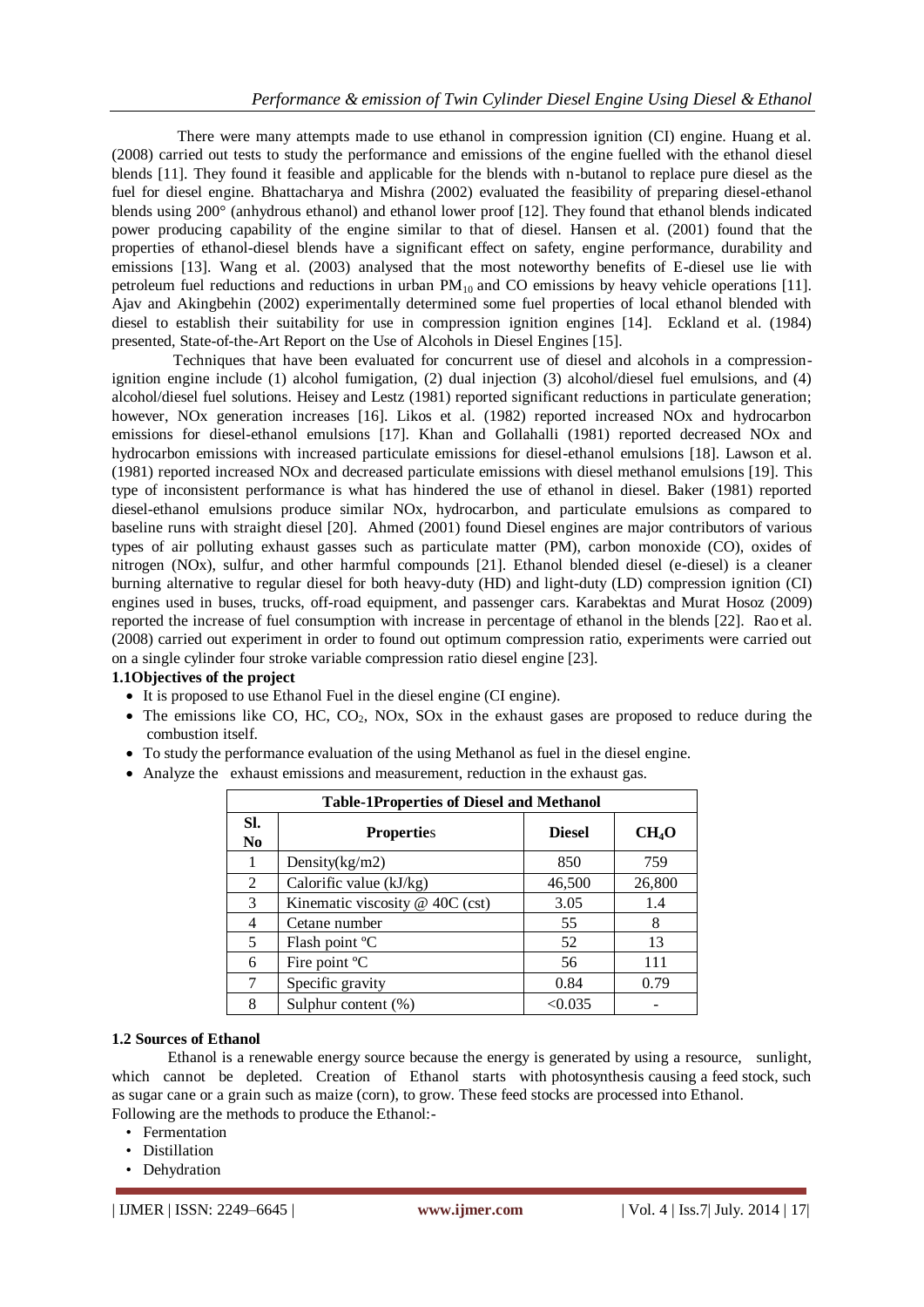# **II. EXPERIMENTAL SETUP**

The experimental test set up Figure-1 consisted of twin cylinder diesel engine, four stroke, Forced cooling system, crank start. The setup is provided with a resistance load bank, Multi gas analyzer made by testo and Stack monitoring kit for particulate matter & formaldehyde as HCHO…etc for performance and emissions analysis. The engine is cooled using the water jackets on the engine block and cylinder head using a Forced Feed System. While the recommended injection timing given by the manufacturer is 27º BTDC (static), the opening pressure of the nozzle was set at 1800 bar and the engine speed at 1500rpm.There are a number of transducers used in the engine such as piezoelectric pressure transducer flush with the cylinder head surface to measure cylinder pressure. Specifications of engine are shown in Table 2.



Fig 1: Schematic arrangement of Experimental Set-up



Fig 2: Test engine

| <b>Table-2 Test Engine specification</b> |                                         |  |  |  |
|------------------------------------------|-----------------------------------------|--|--|--|
| Engine type                              | Four stroke Twin cylinder diesel engine |  |  |  |
| No. of cylinders                         | 02                                      |  |  |  |
| <b>Stroke</b>                            | $100 \text{ mm}$                        |  |  |  |
| <b>Bore Diameter</b>                     | 87 mm                                   |  |  |  |
| Engine power                             | 19 KW                                   |  |  |  |
| Compression ratio                        | 17.5:1                                  |  |  |  |
| <b>RPM</b>                               | 1500                                    |  |  |  |
| Type of starting                         | Crank starting                          |  |  |  |
| Load type                                | Electric load bank                      |  |  |  |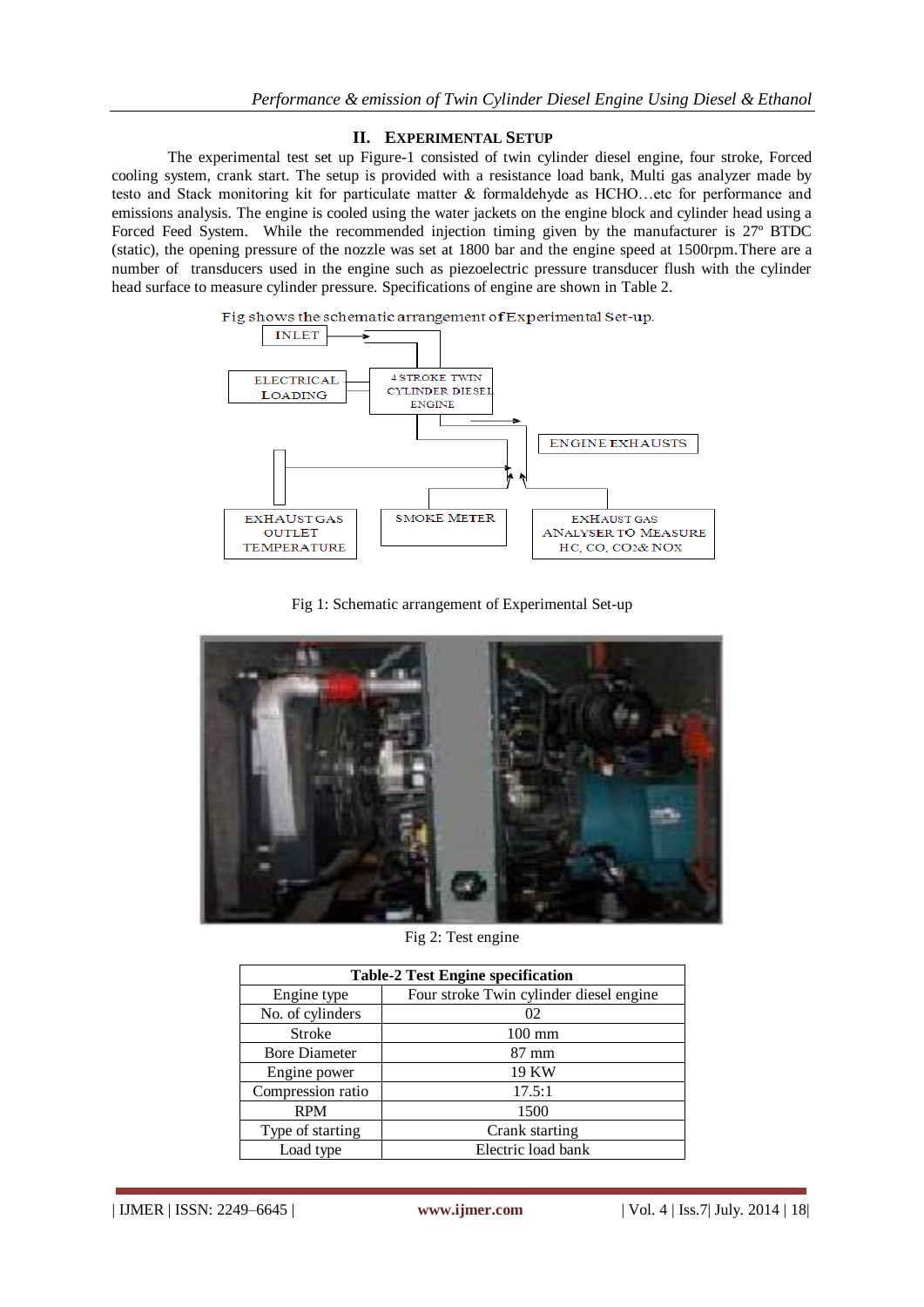| <b>Table-3 Load bank specification</b> |                   |  |  |  |  |
|----------------------------------------|-------------------|--|--|--|--|
| Max. Output                            | 15 KVA / 12.06 KW |  |  |  |  |
| Generator type                         | 1 Phase           |  |  |  |  |
| Amps                                   | 63                |  |  |  |  |
| <b>RPM</b>                             | 1500              |  |  |  |  |
| РF                                     | 0.8               |  |  |  |  |
| Volts                                  | 240               |  |  |  |  |

# **III. PRECAUTION OBSERVED BEFORE STARTING OF THE ENGINE**

At the time of starting the engine for each of the tests it was measured that the engine level was in the safe zone and its condition is also good in case the condition was bad, then fresh SAE 40 was introduced into the pump after draining the old . The foundation and mounting bolts were checked periodically as they may go loose due to high speed operations and vibrations.

- In the course of experiments the following precautions were observed:
	- The ambient temperature variations during the experiment should not be more than 6°Cand this was observed as far as possible.
	- After each load is applied the engine in allowed to settle before further loads are applied.

Before stopping the engine, it was allowed to run on pure diesel for some time. This is done so that the engine can be restarted easily.

#### **IV. EXPERIMENTAL PROCEDURE**

Experiments were initially carried out on the engine using diesel as fuel in order to provide base line data. The methanol were prepared and made to run on the engine.

1<sup>st</sup> Case:-The engine was started using neat diesel and allowed to run for at least 30 minutes before taking observations. After engine conditions stabilized and reached to steady state, the base line data were taken. Load was varied (Zero load & full load condition) using the alternator load bank and the same was recorded. Gaseous emissions, fuel consumption were also recorded from the respective sensor.

**2 nd Case:-**The engine was started on diesel and when engine became sufficiently heated; the supply of diesel was slowly substituted by 100 % Ethanol for which a two way valve was used. After engine conditions stabilized and reached to steady state, the base line data were taken. Load was varied (Zero load & full load condition) using the alternator load bank and the same was recorded. Gaseous emissions, fuel consumption were also recorded from the respective sensor.

#### **V. V. RESULTS AND DISCUSSION**

The performance and exhaust emission parameters of the engine with diesel and methanol at zero and full load condition are presented and discussed below.

#### **5.1Performance parameter**

| <b>Table-4 Ethanol readings</b> |    |                                    |         |                               |           |             |                     |
|---------------------------------|----|------------------------------------|---------|-------------------------------|-----------|-------------|---------------------|
| Load in Kw                      |    | <b>TORQUE</b> in<br><b>LOAD</b> in |         | <b>SPEED</b> in<br><b>RPM</b> | SFC       | $_{\rm BP}$ | $\square_{\rm bth}$ |
|                                 |    | %                                  | NM      | (N)                           | Mg/stroke | in KW       | in %                |
|                                 |    |                                    | 8.297   | 1500                          | 7.5       | 1.303       | 24.39               |
| 230                             | 52 | 100                                | 120.065 | 1500                          | 47.5      | 18.86       | 55.74               |

#### **5.1.1Specific fuel consumption**

| <b>Table-4 Ethanol readings</b> |    |                                    |         |                   |           |           |                     |
|---------------------------------|----|------------------------------------|---------|-------------------|-----------|-----------|---------------------|
| Load in Kw                      |    | <b>TORQUE</b> in<br><b>LOAD</b> in |         | <b>SPEED</b> in   | SFC       | <b>BP</b> | $\square_{\rm bth}$ |
|                                 |    | %                                  | NΜ      | <b>RPM</b><br>(N) | Mg/stroke | in KW     | in %                |
|                                 |    |                                    | 8.297   | 1500              |           | 1.303     | 24.39               |
| 230                             | 52 | 100                                | 120.065 | 1500              | 47.5      | 18.86     | 55.74               |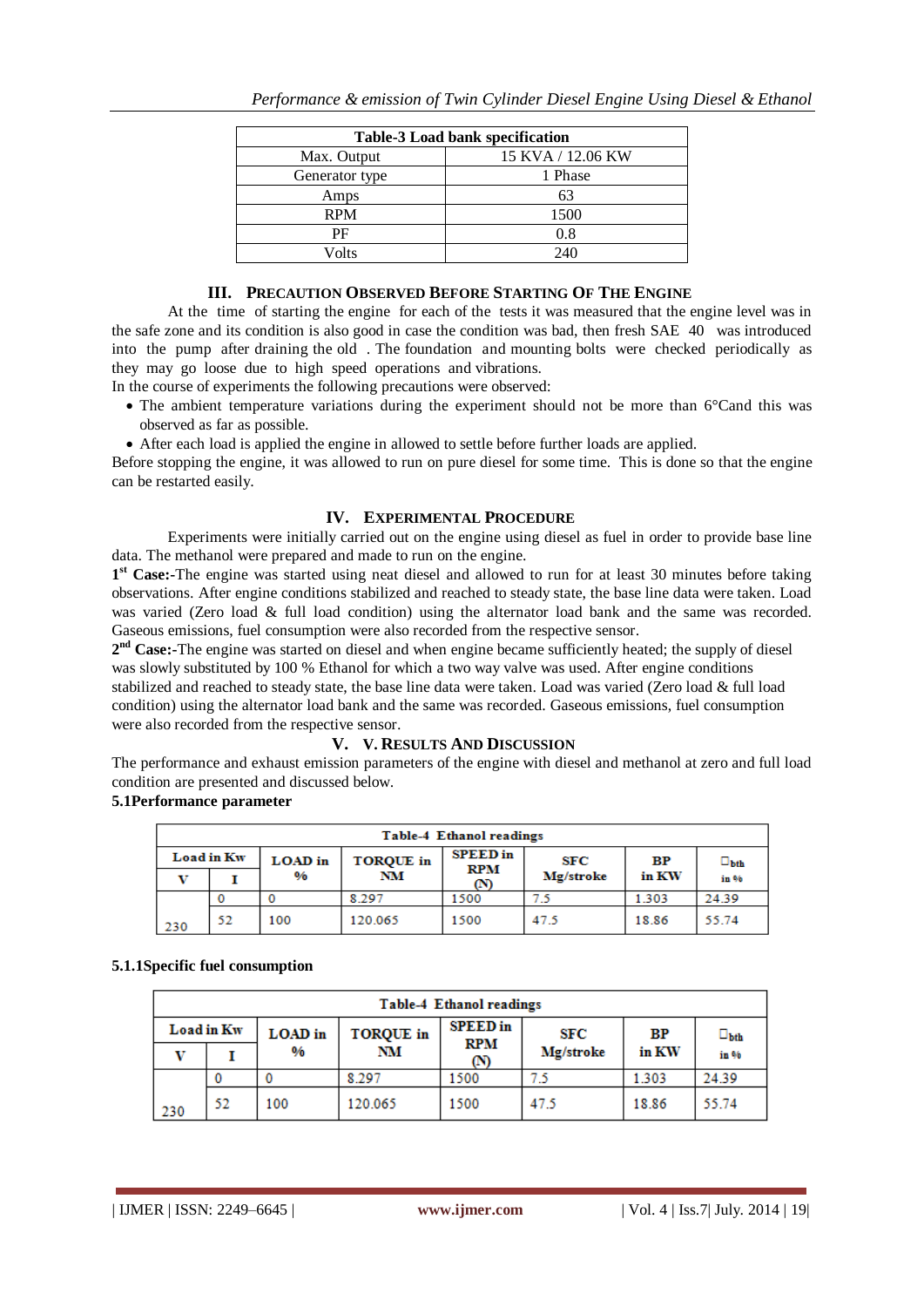

At higher temperature the effect of Ethanol on specific fuel consumption (SFC) are shown in figure3. From that figure 6.7 it is clear that at different loads the SFC of Ethanol is more than the diesel. The reasons behind this results are lower energy value substitute Ethanol thus engine responds to the load by increasing the fuel flow. Thus SFC decreases with the increase in thermal efficiency.

# **5.1.2 Brake thermal efficiency**



Figure 4, shows the variation of brake thermal efficiency with respect to Ethanol & Diesel at different loads. From the plot it is observed that as load increases brake thermal efficiency is also increases for diesel as well as Ethanol. At full load condition, the brake thermal efficiencies obtained are 34.6% & 55.7% for the diesel & Ethanol respectively. Among these two fuels Ethanol has maximum BTE i.e 55.7% which is obtained from 100 % Ethanol at full load. The BTE using Ethanol is increased by 31.3% as compared to the diesel at full load condition. The increment in Brake thermal efficiency is due to low heat value of Ethanol as compared to diesel & better combustion because of less viscosity of Ethanol.

| Table-5 Emission parameters of the engine with diesel and Ethanol at zero and full load |                    |                            |                            |                             |                             |  |
|-----------------------------------------------------------------------------------------|--------------------|----------------------------|----------------------------|-----------------------------|-----------------------------|--|
| <b>Parameter</b>                                                                        | Unit               | <b>Diesel</b><br>Zero load | <b>Diesel full</b><br>load | <b>Ethanol Zero</b><br>load | <b>Ethanol</b> full<br>load |  |
| <b>Exhaust gas Temperature</b>                                                          | Κ                  | 375                        | 393                        | 310                         | 315                         |  |
| <b>Particulate Matter</b>                                                               | mg/Nm <sup>3</sup> | 47.00                      | 134.0                      | 14.10                       | 17.80                       |  |
| Sulphur Dioxide(SOX)                                                                    | ppm                | 15.00                      | 26.0                       | 2.0                         | 10.00                       |  |
| Nitrogen Dioxide (NOX)                                                                  | $mg/m^3$           | 1986.00                    | 2431.0                     | 743.0                       | 1048.00                     |  |
| Carbon monoxide                                                                         | ppm                | 38.00                      | 44.0                       | 178.0                       | 201.00                      |  |
| Oxygen(O2)                                                                              | %                  | 14.40                      | 12.3                       | 19                          | 18.40                       |  |
| Carbon Dioxide(CO2)                                                                     | %                  | 6.40                       | 8.4                        | 1.20                        | 2.0                         |  |
| Non Methane<br>Hydrocarbon                                                              | ppm                |                            |                            |                             |                             |  |
| Ethane                                                                                  |                    | $2.00$                     | $\leq 2.00$                | $\leq 2.00$                 | $\leq 2.00$                 |  |
| Propane                                                                                 |                    | $2.00$                     | $\leq 2.00$                | $\leq 2.00$                 | < 2.00                      |  |
| <b>Butane</b><br>n                                                                      |                    | $2.00$                     | $2.00$                     | $\leq 2.00$                 | $\leq 2.00$                 |  |
| iso Butane                                                                              |                    | $2.00$                     | $\leq 2.00$                | $2.00$                      | $2.00$                      |  |
| Pentane                                                                                 |                    | $2.00$                     | $\leq 2.00$                | $2.00$                      | $\leq 2.00$                 |  |
| Formaldehyde as HCHO                                                                    | $mg/Mm^3$          | < 0.10                     | < 0.10                     | < 0.10                      | < 0.10                      |  |

#### **5.2 Emission parameters**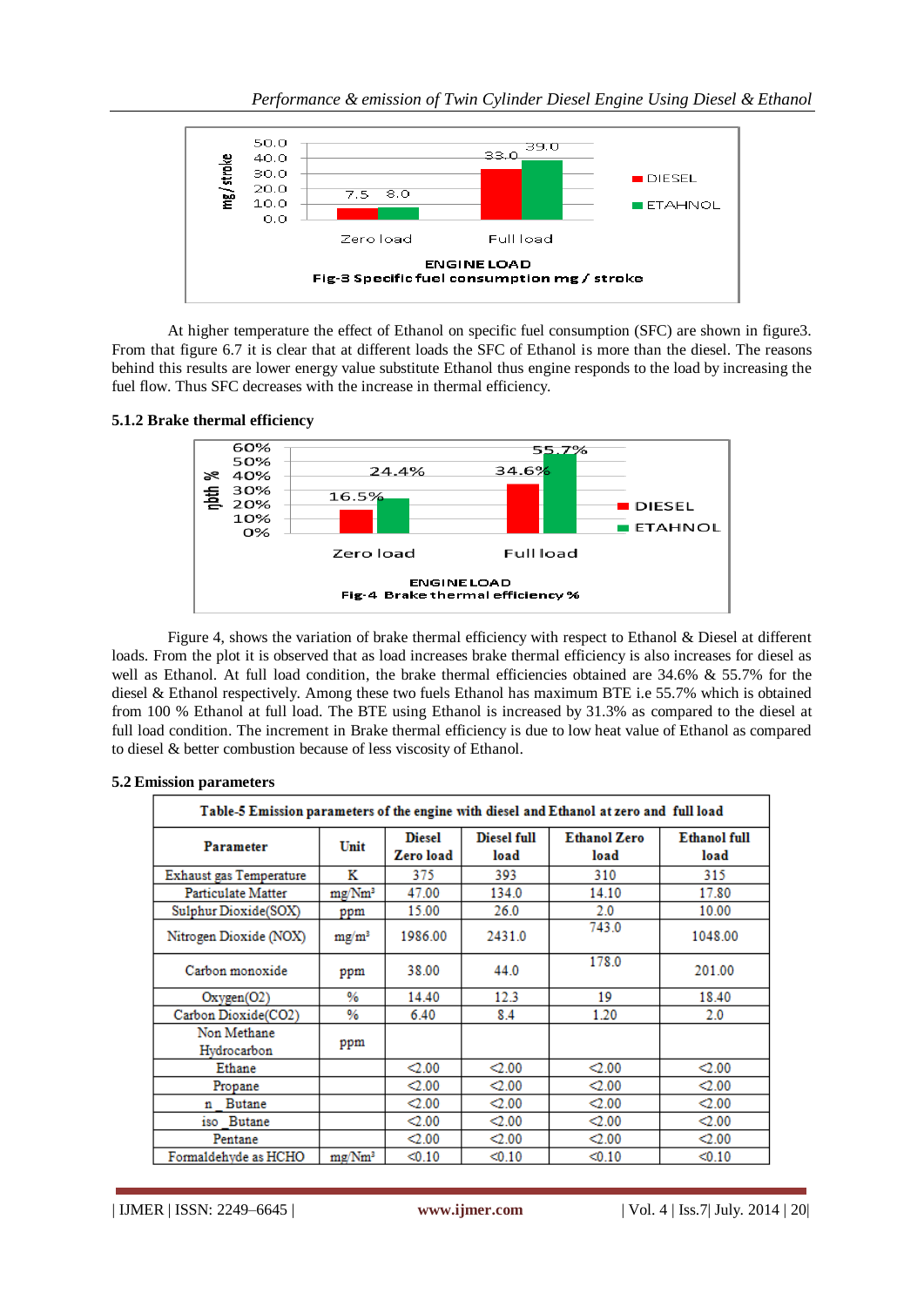# **5.2.1 Particulate Matter**



Figures 5, shows the variation of Particulate Matter level with respect to diesel and Ethanol at different loads. Particulate Matter tends to increase with load, this increase in Particulate Matter is explained by the fact that at low loads, but as the load increases, the temperature also increases which in turn increases the Particulate Matter emissions. Result shows that Particulate Matter is comparatively lower with Ethanol. It is found that Particulate Matter emission increases with increase in load in Diesel as fuel but in Ethanol as fuel minor increase with increase load. 100% Diesel has higher Particulate Matter level when compared to 100% Ethanol. This is due to rise in exhaust temperature. Particulate Matter is decreased (80 to 90%) when using Ethanol as fuel in diesel engine compared to diesel fuel.

# **5.2.2 SOx Concentration**



Figures 6, shows the variation of SOx level with respect to Diesel and Ethanol at different loads. SOx tends to increase with load, this increase in SOx is explained by the fact that at low loads, but as the load increases, the temperature also increases which in turn increases the SOx emissions. Result shows that SOx is comparatively higher with Diesel. It is found that SOx emission increases with increase in load. At full load condition 100% Ethanol and 100% Diesel has higher SOx level when compared to zero load condition. SOx is decreased (75 to 90%) when using Ethanol as fuel in diesel engine compared to diesel fuel. Result shows that Sox emission is lower with Ethanol as fuel.



#### **5.2.3 CO Concentration**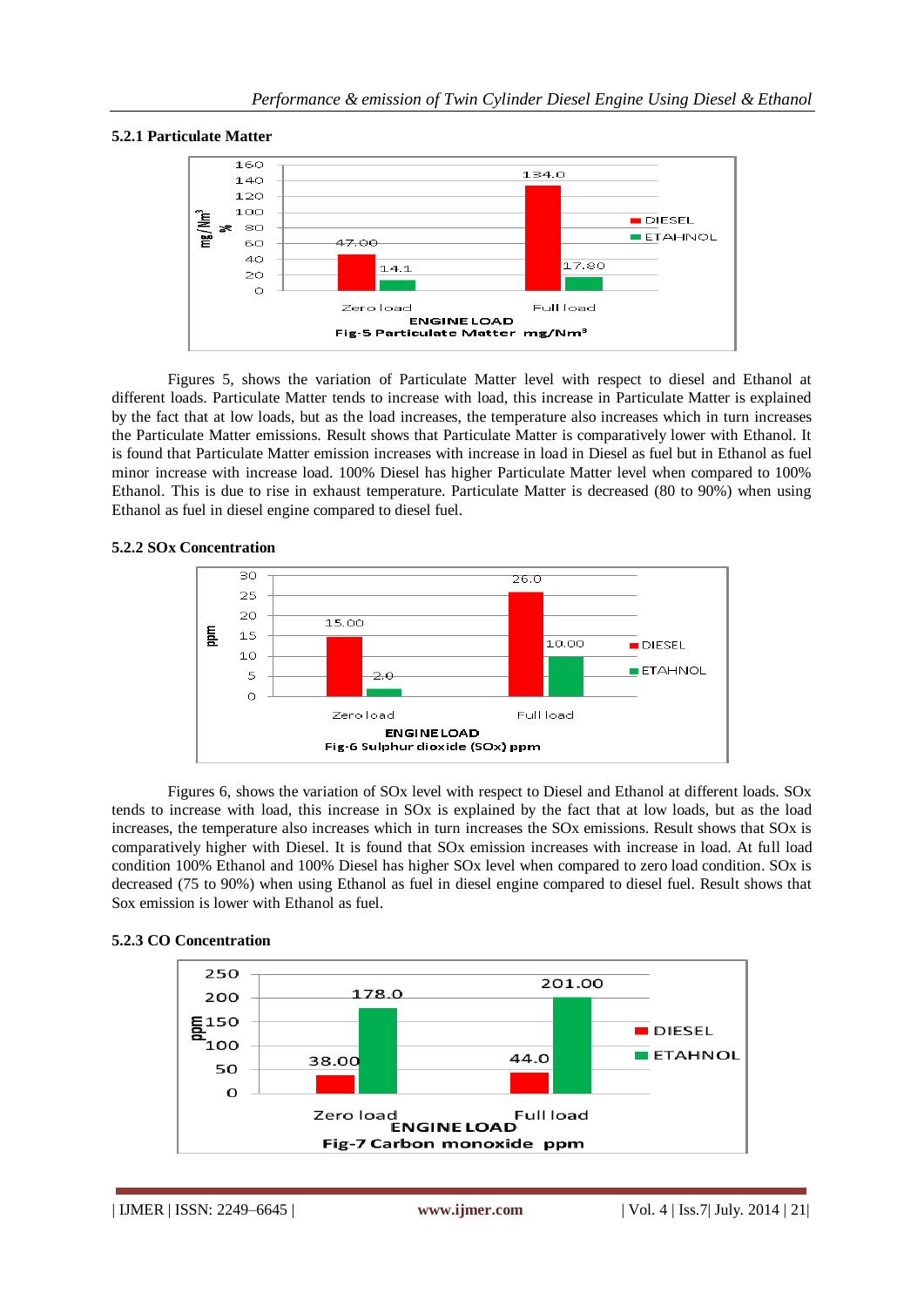Figures 7,shows the variation CO level with respect to Diesel and Ethanol at different loads. From the graph it is clear that the CO level increases when Ethanol has a fuel. This is due to the fact that engine is not optimized to run with Ethanol, so there is a large possibility of rich fuel-air mixture in the cylinder and the higher specific fuel consumption resulting in a higher CO level. Carbon monoxide occurs in engine exhaust. It is a product of incomplete combustion due to insufficient amount of air in the air fuel mixture or insufficient time in the cycle for the completion of combustion. CO level is comparatively More when compared to diesel& can be reduce by increasing the compression ratio.



#### **5.2.4 NOx Concentration**

Figures 8, shows the variation of NOx level with respect to Diesel and Ethanol at different loads. NOx tends to increase with load, this increase in NOx is explained by the fact that at low loads, but as the load increases, the temperature also increases which in turn increases the NOx emissions. Result shows that NOx is comparatively higher with Diesel. It is found that NOx emission increases with increase in load. 100% Diesel has higher NOx level when compared to 100% Ethanol. This is due to higher exhaust temperature of Diesel i.e 375 & 393 K. Ethanol Nox emission is decreased (55 to 60%) when compared to diesel.

**5.2.5 Oxygen (O2) Concentration**

Figures 9, shows the variation of  $O_2$  level with respect to Diesel and Ethanol at different loads. From the graph it is clear that the  $O_2$  level increases when Ethanol has a fuel. This is due to the fact that engine is not optimized to run with Ethanol, so there is a large possibility of lean / reach fuel-air mixture in the cylinder and the lower compression ratio resulting in a higher  $O_2$  level. Oxygen( $O_2$ )occurs in engine exhaust. It is a product of incomplete combustion due to insufficient time in the cycle for the completion of combustion.